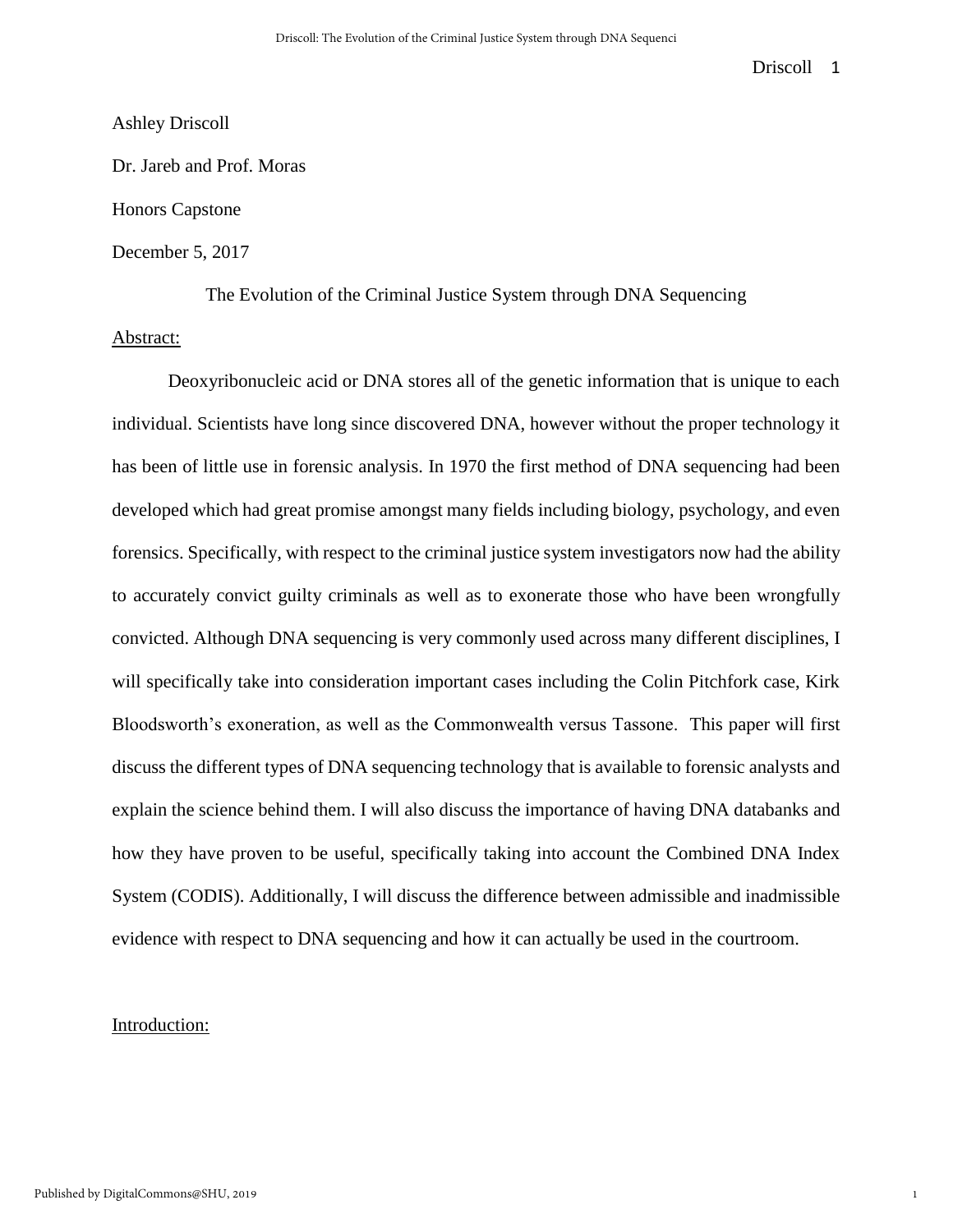DNA sequencing has become a discovery that has revolutionized, not only law enforcement and the justice system, but individuals in society who have been wrongfully convicted of heinous crimes and later on been proven to be innocent. As DNA sequencing has evolved over the years, there have been many other advances in technology to keep up with our ever-changingsociety. Such advances are the CODIS database, which is used to store hundreds of thousands of DNA samples, that are used as comparisons for other crimes. There are several different ways to collect DNA samples. The first method is fingerprinting which has been used for many years. Then there is swabbing for DNA, and touch DNA. Each method is beneficial to some degree, yet with the technological advances today, DNA is becoming more and more useful.

DNA is a biological molecule that provides a blueprint of instructions for the survival of an organism. A DNA sequence consists of four different nucleotides: adenine (A), thymine (T), guanine (G) and cytosine (C) (Tipu, 2015). The particular order of these nucleotides dictates the physiological outcome in the organism. Recent scientific advances have paved the way for DNA to be understood on a much deeper scale, particularly technologies such as DNA fingerprinting and DNA sequencing which have revolutionized the criminal justice system. DNA fingerprinting relies on properties of DNA and use restriction endonucleases that can cleave a DNA molecule at a specific sequence. The DNA can then be collected and placed into a gel electrophoresis chamber, where it will then be separated via an electric current that is applied. This procedure works by creating DNA fragments in the first step, and being able to visualize them in the second step. Using the unique banding pattern of each individual person, it is possible to identify that individual.

Soon after, the Sanger method of DNA sequencing was developed which further enhanced our understanding of DNA molecules (Tipu, 2015). The Sanger method uses dideoxy (as opposed to deoxy) nucleotides to synthesize a new DNA molecule as a replication of the DNA sequence of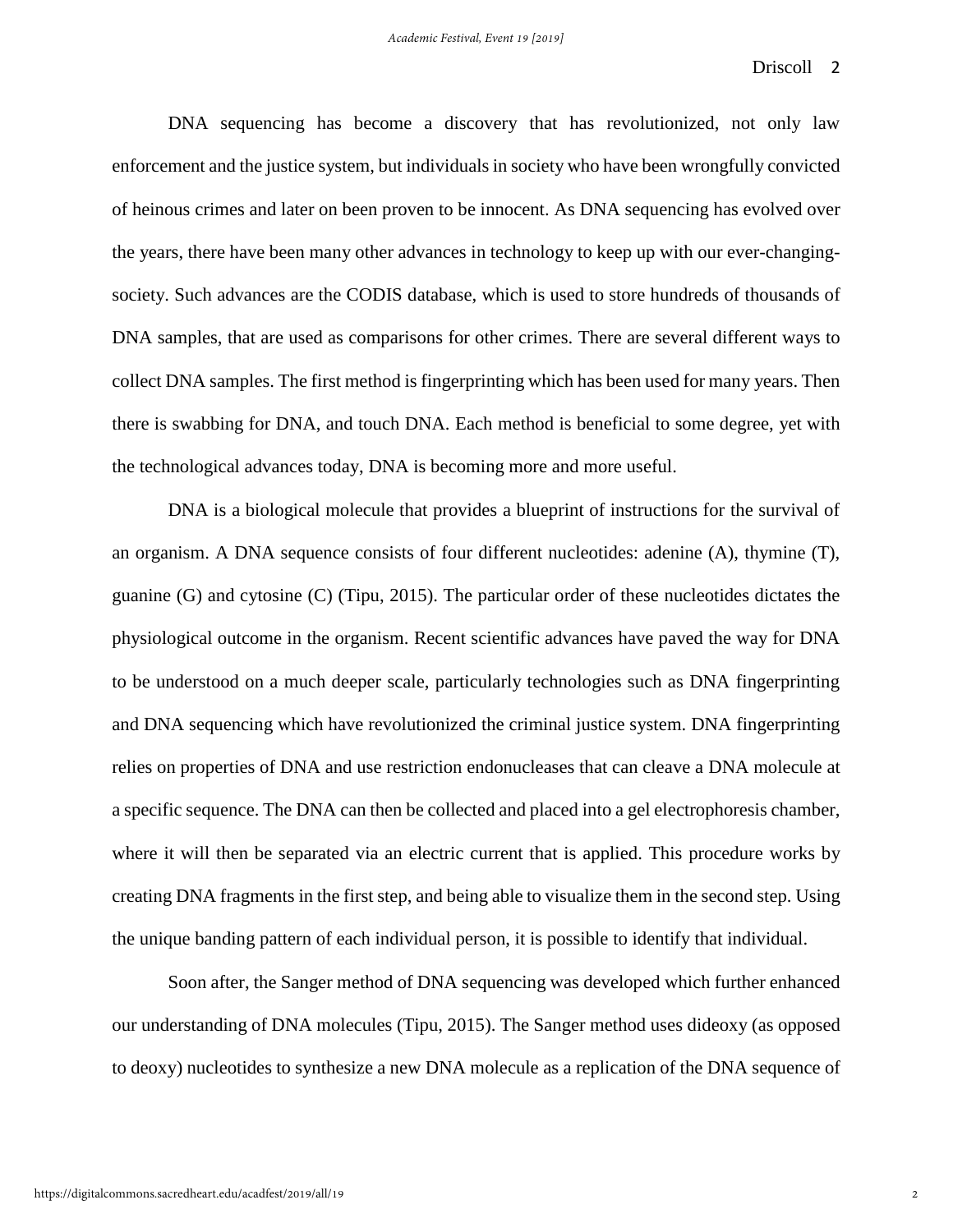interest (Tipu, 2015). However, the new DNA molecule cannot be synthesized any further after the dideoxy nucleotide has been added to the sequence (Tipu, 2015). Thus, treating the DNA with all four dideoxy nucleotides will arrest DNA synthesis at each position in the sequence (Tipu, 2015). These sequences are then cleaved and separated via gel electrophoresis where the length of each fragment is used to put the sequence in its correct order. Again, this could be used to distinguish different individuals as everybody has a unique DNA sequence. The ability to use this type of technology has not only been used as evidence to convict many horrible criminals, but also to exonerate wrongfully convicted individuals. Thus, DNA sequencing is a discovery that has completely revolutionized the criminal justice system.

# Types of DNA:

There are two different types of DNA that are used in the criminal justice system. The first being DNA fingerprinting, and the second being swabbing (Ferraro, 2012). The question of whether fingerprinting or swabbing holds more weight is a controversial topic. Another question that is posed is whether one method is actually better than the other (Ferraro, 2012). Both methods are used because both methods have their own benefits. The most important difference between the two is that to this day, no two persons have the same fingerprint. Whereas, swabbing for DNA has concluded that in cases where identical twins are involved, they have the exact same DNA, but do not have identical fingerprints. More or less DNA sequencing is used as a modern day "fingerprint," (Ferraro, 2012).

To begin to answer the question of which method is better, most often investigators are leaning towards swabbing for DNA rather than fingerprinting (Ferraro, 2012). Before the rise of DNA testing, in the 1980's and 1990's, fingerprints were the only method that was used (Ferraro,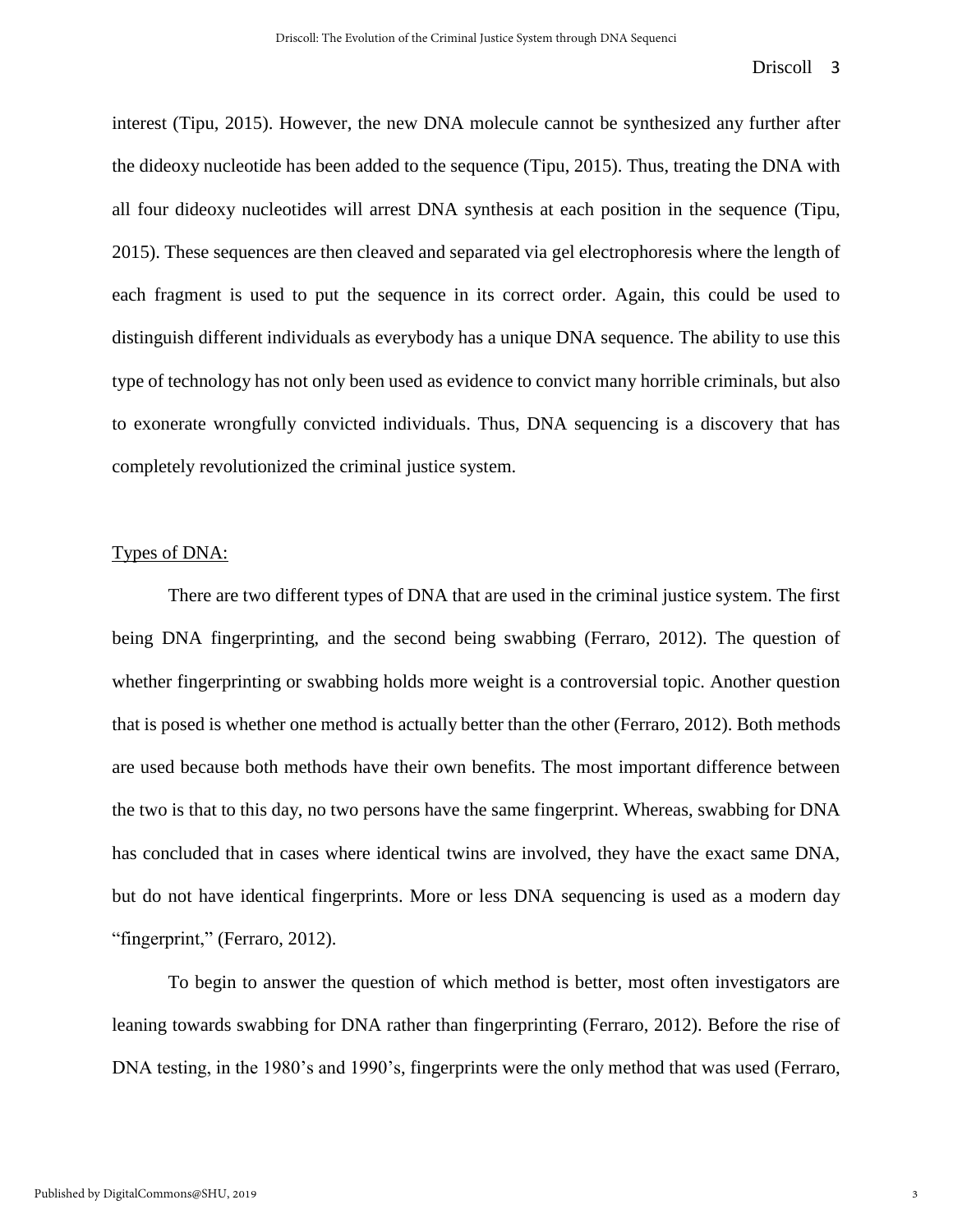2012). When you touch an object, your specific skin cells are transferred onto that object, which in turn, leaves behind DNA (Ferraro, 2012). This DNA can then be lifted off of that object, simply using tape, and sent to the lab for processing. Sometimes, a latent fingerprint can be left behind, other times if the print is not salvageable, the remains of the print can be swabbed for DNA evidence, known as touch DNA (Ferraro, 2012). There are specific objects in which DNA is easier to collect from (Ferraro, 2012). DNA is easiest to collect off of objects with texture (Ferraro, 2012). Specifically, door handles, steering wheels, and gear shifts (Ferraro, 2012). Whereas fingerprints are easiest to collect off of glass objects or smooth objects such as windows and plastic surfaces (Ferraro, 2012). It is also important to think about the size of the object that may have been touched (Ferraro, 2012). Small objects such as shell casings may have a fingerprint present, but since the object is so small, there may be an overlap in ridge detail which means that it cannot be used for comparison (Ferraro, 2012). Such a question is hard to give a solid answer because one method is not necessarily better or worse than the other. Many factors play a part in assessing which is the best course of action. Some of these factors include time, surface, and place (Ferraro, 2012).

A major difference between DNA sequencing and fingerprints is that fingerprints are usually taken at the time of an arrest, whereas DNA is not (Ferraro, 2012). In order for DNA to be taken at the time of an arrest, the person must meet the criteria of CODIS or a court order is necessary (Ferraro, 2012). DNA as well as fingerprints can also be taken through consent of the person (Ferraro, 2012). Another important thing to think about is the time frame for each process. Fingerprinting usually has a faster return time for results than DNA testing which could take weeks or even months (Ferraro, 2012). Generally, law enforcement agencies are staffed with latent fingerprint examiners, which makes the process much faster (Ferraro, 2012). DNA sequencing and fingerprint evidence has been widely used in the justice system during the trial process (Ferraro,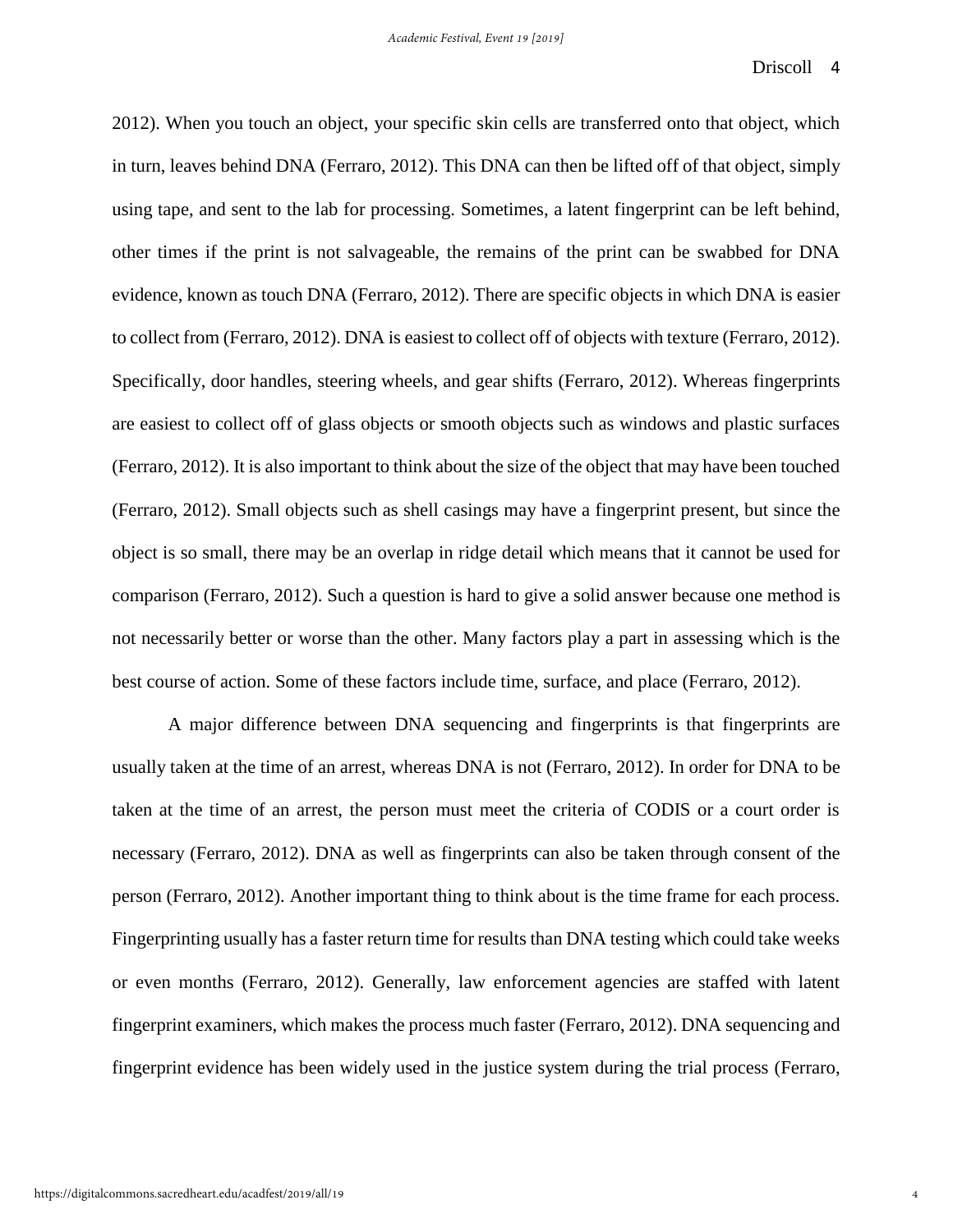2012). The main reason for using DNA evidence is that there is a "1 in 2 billion" accuracy statistic (Ferraro, 2012). Whereas fingerprints typically have a less accurate statistic (Ferraro, 2012). Each method is used throughout the justice system, and each have their own advantages and disadvantages (Ferraro, 2012). This goes to show that one method is not necessarily better than the other, but both are beneficial in different respects.

#### DNA Databanks:

DNA databanks are an important tool that is utilized in the criminal justice field (Jakovski, 2017). CODIS is the National DNA Index System, which stands for Combined DNA Index System (CODIS, 2016). The DNA databank is a computerized storage system that holds millions of DNA profiles (Jakovski, 2017). There are two ways to obtain DNA that is found in the database. The first is crime scene DNA samples, and the second is individuals' DNA samples (Jakovski, 2017). Individual DNA samples are obtained simply by court order, or willingly given by an individual. There are also state DNA index systems, although those operate based on each state's laws and regulations (CODIS, 2016). CODIS is the term that is used to describe the the program in which the FBI uses to support criminal justice DNA databases, as well as the programs that are used to keep these databases running (CODIS, 2016). NDIS or the National DNA Index System is one part of CODIS, on the national level, which contains the DNA profiles that the federal, state and local forensic laboratories contribute (CODIS, 2016). This technological advanced system stores DNA profiles and facilitates the comparison and automated pairing of samples from crime scenes and individual profiles (Jakovski, 2017). In order for a match to be made when testing DNA from a crime scene, there needs to a match between the DNA in the database and the DNA found on the crime scene (Jakovski, 2017). "For example, in the case of a sexual assault where an evidence kit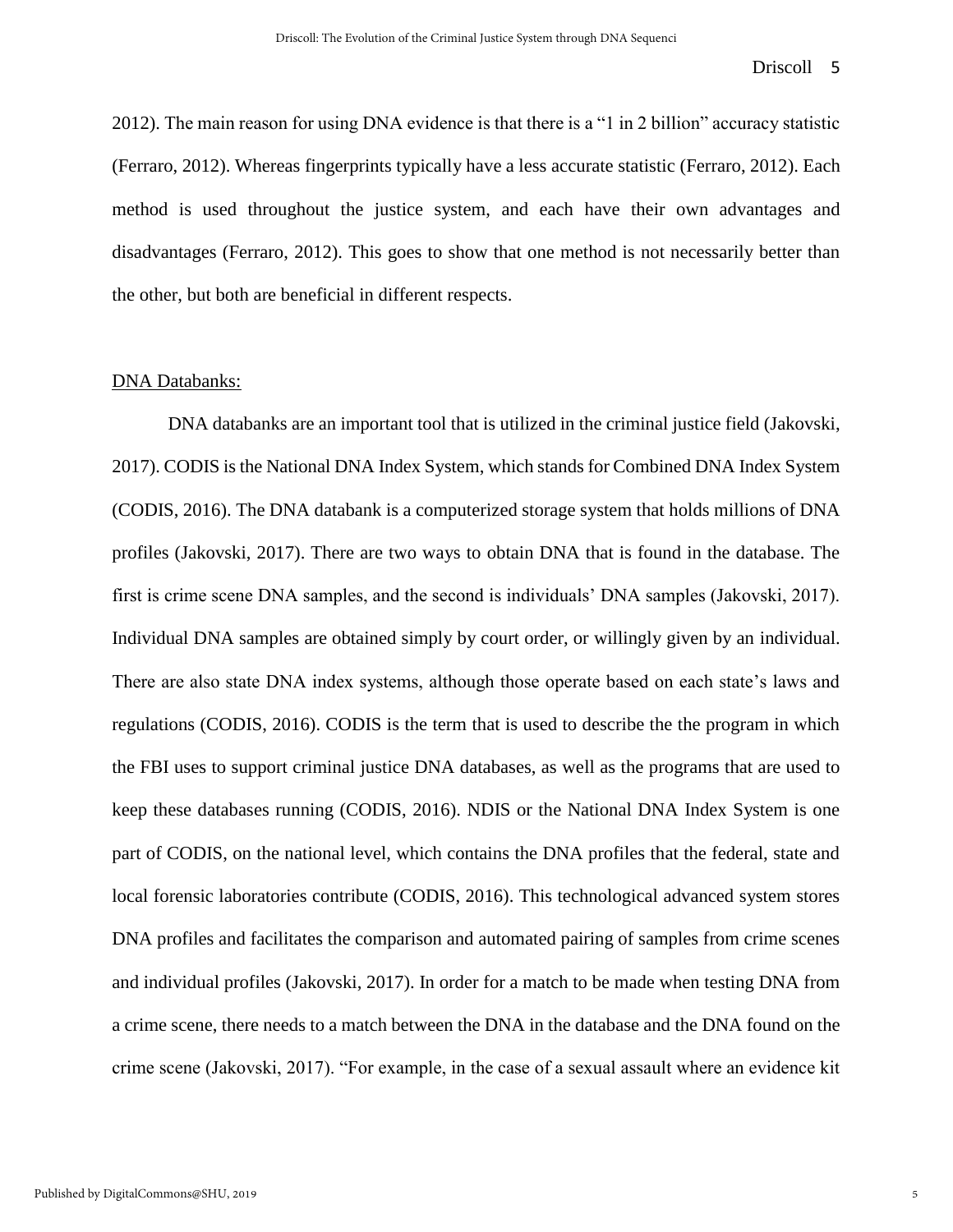is collected from the victim, a DNA profile of the suspected perpetrator is developed from the swabs in the kit. The forensic unknown profile attributed to the suspected perpetrator is searched against their state database of convicted offender and arrestee profiles," (CODIS, 2016). If a match is made and confirmed, then the identity of the suspect will be obtained (CODIS, 2016). Following this step, the DNA evidence will then go through their specific state's database of crime scene DNA profiles, this system is called the Forensic Index (CODIS, 2016). If a match is made in the Forensic Index, then it must go through a process to confirm this match, which in turn will link two or more crimes together (CODIS, 2016). This is where law enforcement is able to use the DNA evidence obtained from these databanks in order to find leads in their cases. The DNA database is able to link a suspect to a crime which is beneficial to investigators and prosecutors. It can also be used to clear a suspect from questioning.

### Politicians and DNA:

When DNA evidence is present and is being used as incriminating evidence in a criminal trial, there are important factors that come into play. "It should be taken into account that the evidence is a fact produced and interpreted through a collaborative process in which a risk of various kinds of flaws has been continuously present," (Aarli, 2012). The DNA evidence goes through a series of different professionals through the chain of custody, increasing the possibility of tainting the evidence (Aarli, 2012). The sample of evidence goes from the police officer on scene, to the lab to be analyzed by a geneticist, and then to the prosecutor for contextual interpretation during trial (Aarli, 2012). Lastly, the judge takes that evidence and weighs it based on their discretion (Aarli, 2012). The part of the process that leaves room for error is during the collection phase, and the laboratory phase (Aarli, 2012). There is also the possibility of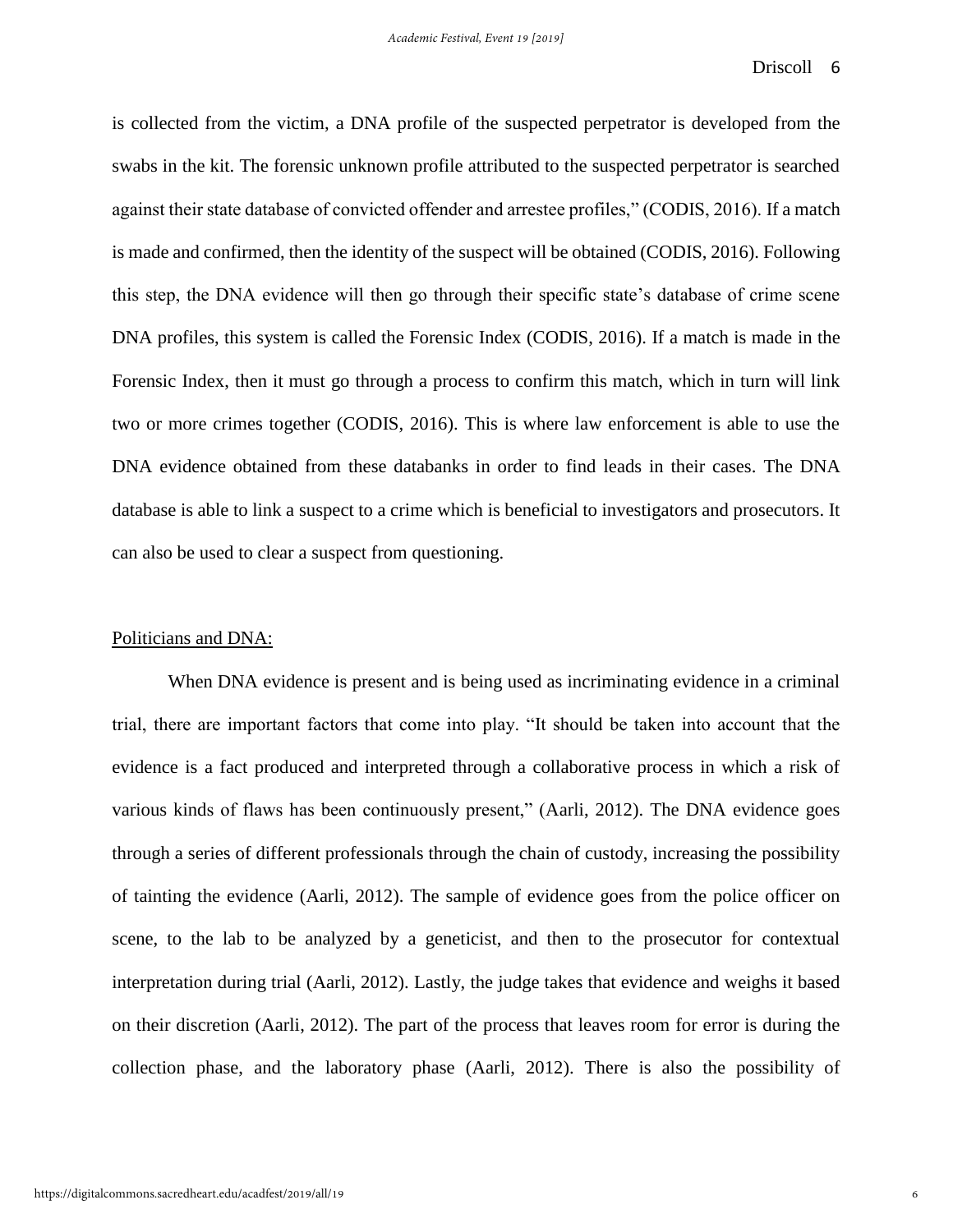communication errors while relaying information between experts, lawyers, and laymen (Aarli, 2012). It is important to understand the weight of evidence in a criminal trial. There is no regulation of how evidence should be validated, nor is there regulation of the quantity of evidence that is necessary for a conviction (Aarli, 2012). "Psychological research thus gives reason to suspect that tries of fact will draw too far-reaching conclusions from DNA evidence too early," (Aarli, 2012). Defense attorneys argue the credibility of DNA sequencing as evidence due to the possible risks associated with the procedure of collecting and using DNA evidence in court (Aarli, 2012). No matter what message the evidence relays, it is up to the jury, or the judge to determine the weight of that evidence (Aarli, 2012). Therefore, jurors usually determine the weight of the evidence based on the overall comprehensible story (Aarli, 2012).

Generally, there are two standards to determine the admissibility of scientific evidence (Calandro, 2016). The first standard is known as the "Frye standard," and the second is the "Daubert standard," (Calandro, 2016). These two standards derived from specific court cases. The first case is the 1923 Fraye versus United States, where the court ruled that admissible scientific evidence must be "sufficiently established to have gained general acceptance in the particular field in which it belongs," (Calandro, 2016). The Daubert standard is a more recent case from 1993, known as the Daubert versus Merrell Dow Pharmaceuticals (Calandro, 2016). This court case surpassed the Frye standard to say that "evidence must have sufficient validity and reliability to be admitted as relevant scientific knowledge that would assist the trier of fact," (Calandro, 2016). The first challenge that arose with the admissibility of DNA evidence was with a popular murder case known as New York versus Castro (Calandro, 2016). The piece of evidence that was in question during the pre-trial hearing was the defendant's watch, which had DNA evidence from a bloodstain (Calandro, 2016). During a pretrial hearing, it is necessary that the scientific community generally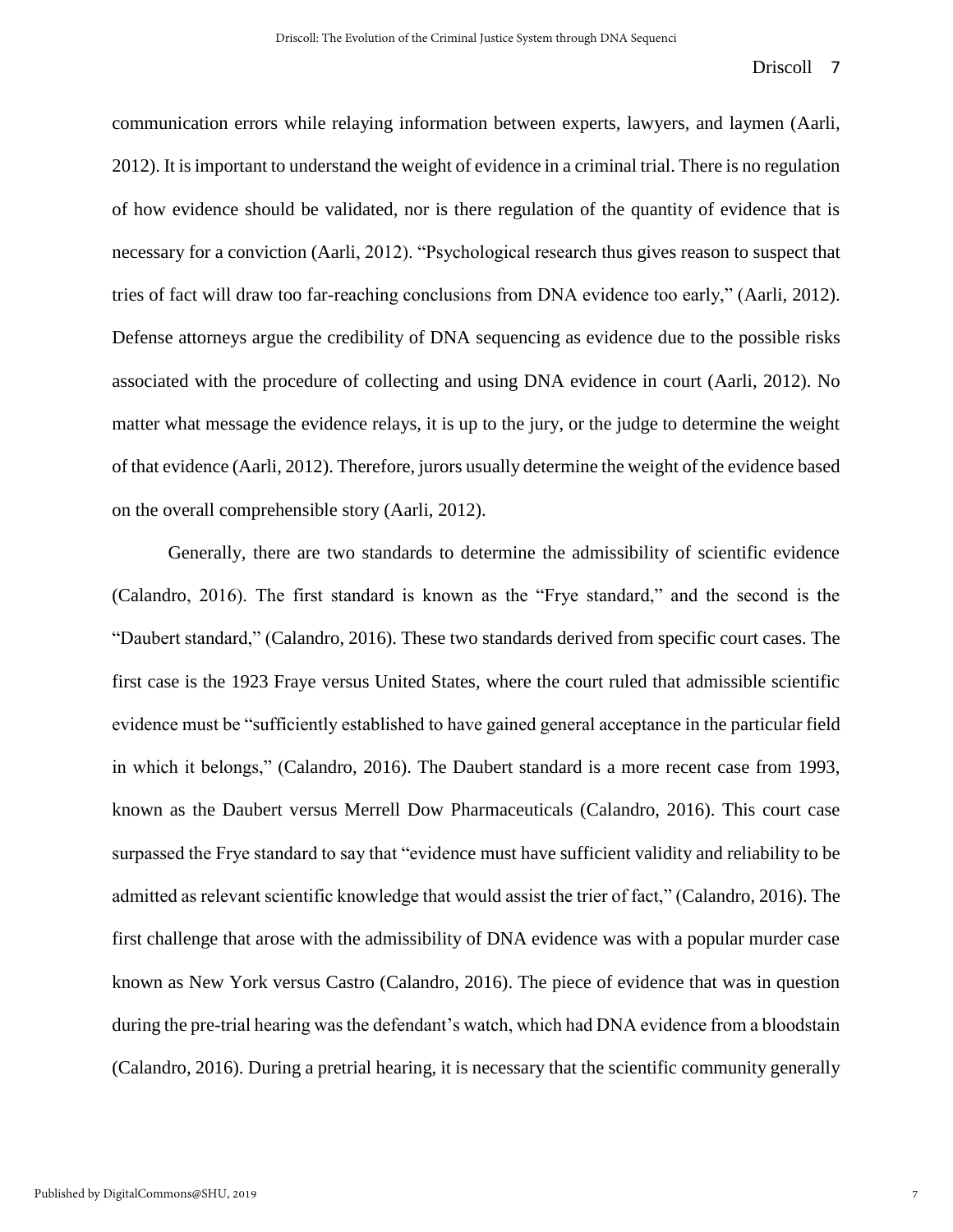accepts the standards and procedures that are taken in handling that specific DNA evidence in the lab (Calandro, 2016). This is a necessary step in order for the evidence to be admissible in trial and used for a jury conviction (Calandro, 2016). It is essential that the DNA evidence that is used as incriminating evidence in trial is reliable. In this case, however, the laboratory's procedures were questionable as to whether their techniques were generally accepted by the scientific community (Calandro, 2016). It was then proven that the lab had failed to use techniques that were generally accepted and reliable when trying to prove that the bloodstain was that of the victim (Calandro, 2016). Interestingly enough the court allowed the test that ruled out the evidence as the blood of Castro, but did not uphold the tests for inclusion because the process that determines a match is much more intricate than ruling out a match (Calandro, 2016). The New York Supreme Court realized now that they needed a much better process for future discovery phase proceedings (Calandro, 2016). They concluded that for future cases, it is necessary to have "the provision of copies of all laboratory results and reports to the court and defense, explanation of statistical probability calculations, explanations for any observed defects or laboratory errors, and chain of custody documents," (Calandro, 2016). The reliability is a very important factor when determining the admissibility of DNA evidence, or any evidence for that matter. The inadmissibility of evidence is usually due to the validity of techniques that are used to interpret DNA, or the reliability of the lab technician's skills (Calandro, 2016).

Today, the technological advances of DNA sequencing are used to investigate high-profile cases in the courtroom. Politicians have begun to promote the use of DNA sequencing not only nationally, but worldwide. DNA sequencing plays a prominent role in current criminal procedure. Many people have become accepting of the way that police are collecting biological evidence, registering evidence, and using that evidence in trial (Aarli, 2012). The new 'genetic justice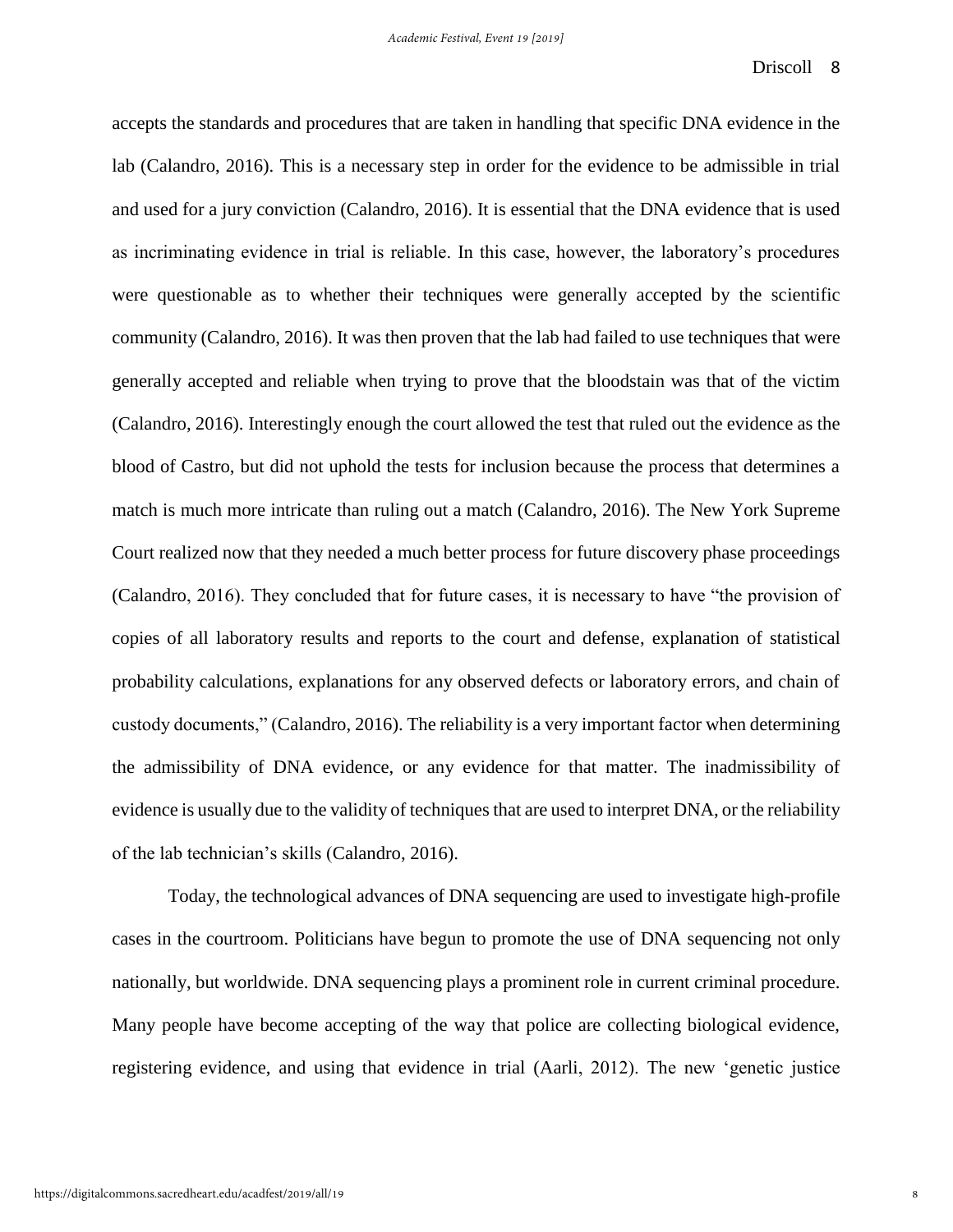regime' is something that affects the criminal justice system, including criminal procedure (Aarli, 2012). Many different theories and perspectives from the social sciences and jurisprudence are talked about in order to identify that there could be unfavorable aspects of the new procedural regime (Aarli, 2012). "It is not inconceivable that the increased use of DNA sequencing could give rise to the risk of enlarging the gap between the offender and the community acting in response to the offence and making it more difficult to arouse the offender's moral consciousness through the criminal process," (Aarli, 2012). Sociologists have noted that DNA evidence in the criminal justice field has impacted criminal activity as well as how criminal activity will be further investigated (Aarli, 2012). That is not to say that the development of DNA sequencing will deter crime, but it will certainly affect the way in which crimes are carried out and processed (Aarli, 2012).

#### The First Case:

In November of 1983, Lydia Mann was found raped and strangled (Norris, 2017). This case seemed to be a mystery and sparked a massive investigation that stood at a standstill, until July of 1986 when Dawn Ashworth was found, also raped and strangled (Norris, 2017). Both girls were 15-years-old and their crime scenes were oddly similar, therefore, law enforcement concluded that it is likely that the assailant is the same person (Norris, 2017). Investigators had a suspect for Dawn Ashworth's murder. The suspect in the case was 17-year-old Richard Buckland (Norris, 2017). Buckland confessed to the murder of Dawn Ashworth, but denied any affiliation with the murder of Lydia Mann (Norris, 2017). To prove Buckland's guilt or innocence, DNA was taken from him and the crime scene of Dawn Ashworth and tested against each other (Norris, 2017). The results came back negative, proving that Buckland was not the killer of Dawn Ashworth (Norris, 2017). Following this investigation, the DNA from Lydia Mann's case was tested against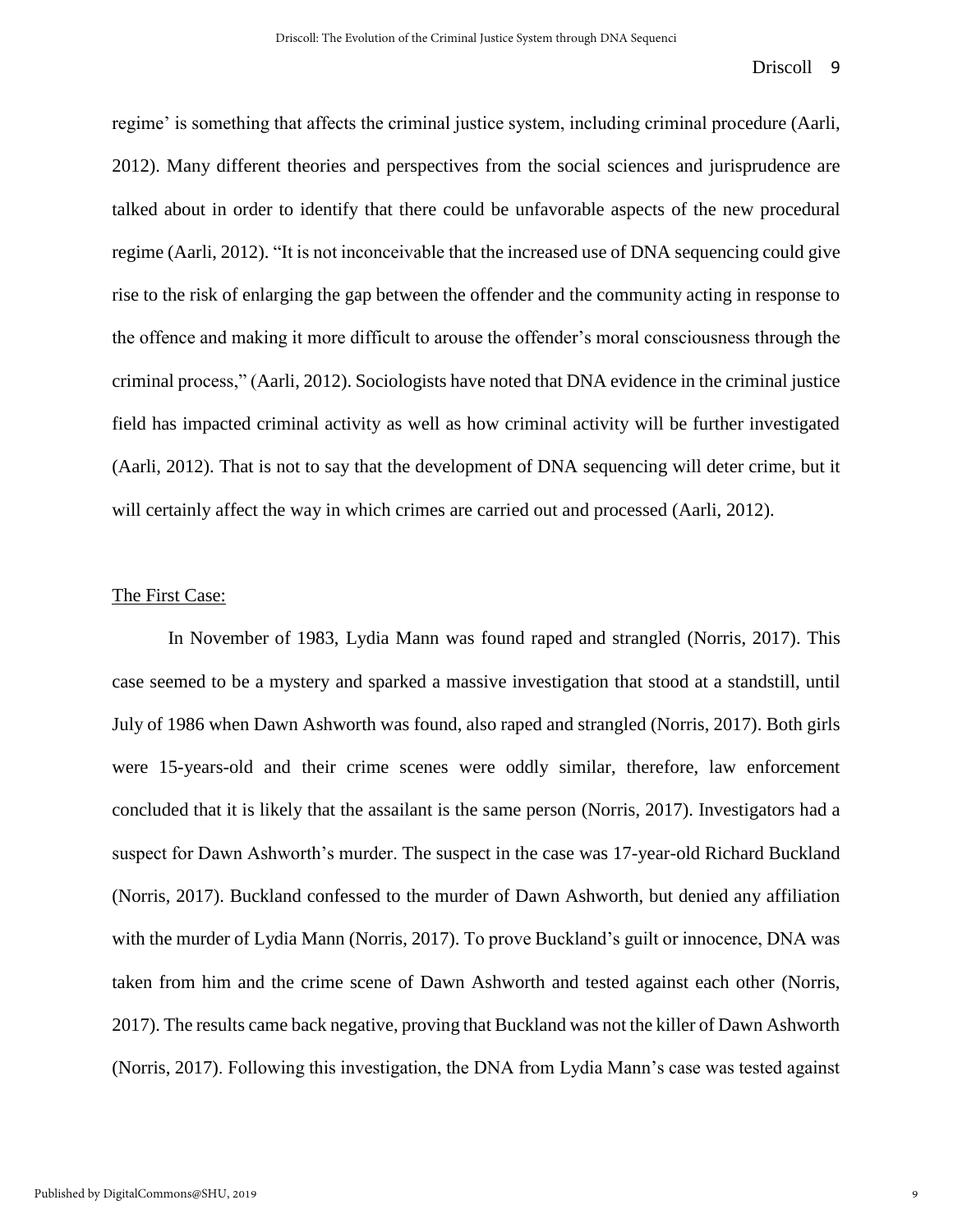the DNA in Dawn Ashworth's case and came back a match (Norris, 2017). The results were that the DNA samples from each crime scene matched each other, but neither matched the DNA of Richard Buckland (Norris, 2017). The DNA would later help to find the actual killer of both young women, Colin Pitchfork (Norris, 2017). The first time that DNA sequencing was used as a tool to investigators, it was used to exonerate an individual, not to incriminate.

### Kirk Bloodsworth Case:

When discussing the benefits that arise from the evolution of DNA sequencing, it is hard not to talk about Kirk Bloodworth's case. This specific case is one that has not only changed the life of one man, but has also changed the way that people look at the criminal justice system. In 1984 Kirk Bloodsworth was convicted and sentenced to death for the sexual assault and murder of a nine-year-old girl named Dawn Hamilton (Kirk, 2017). A crime in which he did not commit. Approximately nine months prior to his conviction, two young boys, who were fishing on a pond near Dawn Hamilton's home, said that they witnessed her walking into the woods with a man whom they described as skinny, six-foot-five, with a bushy mustache and blonde hair (Kirk, 2017). These two boys were the last to see Dawn alive (Kirk, 2017). Hours had passed and Dawn's body was found by a Baltimore Police Detective (Kirk, 2017). Her body was described to be found lying facedown in the woods (Kirk, 2017). Kirk did not live in the Baltimore area at the time of the murder, nor was he six-foot-five, nor did he have blonde hair with a bushy mustache (Kirk, 2017). Kirk was six foot, with red hair and mutton-chop sideburns, and wore glasses (Kirk, 2017). Not only did Kirk not fit the description that was given, there was also no trace of physical evidence to link him to the crime scene (Kirk, 2017). There were even witnesses that could place Kirk at home, where he claimed to be at the time of the crime (Kirk, 2017). Ultimately, Kirk's conviction was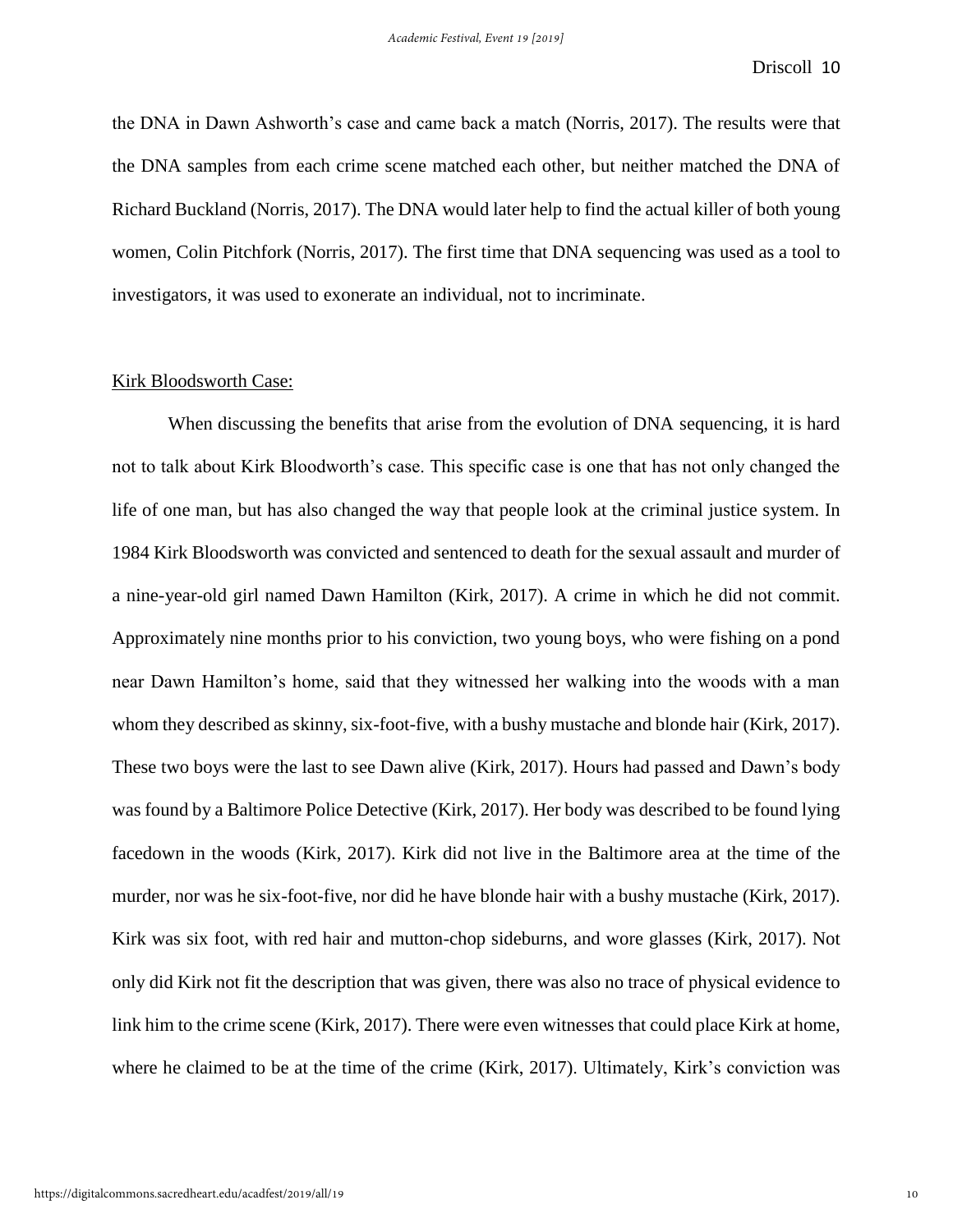based on his very poor resemblance to a composite drawing that was drawn by the two young boys (Kirk, 2017). The other major factor that lead to his conviction was that three eye witnesses could identify Kirk Bloodsworth in a lineup, but one of the witnesses could only identify him after the publicity of the case on television (Kirk, 2017). Kirk maintained his innocence throughout the entire process and never gave up on the only thing keeping him sane; the truth. He believed that sooner rather than later, the police would realize that he was innocent and that they had the wrong man behind bars (Kirk, 2017). Sadly, this nightmare only grew worse for Bloodsworth. Bloodsworth was held in the Maryland State Penitentiary for nine painstakingly long years (Kirk, 2017). From the confines of a 6x9 cell, he tried to prove his innocence (Kirk, 2017). In 1993 Kirk won back his freedom due to the evolution of new technology called "genetic fingerprinting," (Kirk, 2017). His story is revolutionary because he was the first death row inmate to be exonerated by DNA sequencing (Kirk, 2017). Not only is Kirk Bloodsworth an inspiration, but it also goes to show that even an innocent man can be arrested, convicted, and executed. Luckily for Bloodsworth, DNA sequencing was able to save not only his life, but provide him the one thing that he always stood behind; the truth.

#### Expert Witness:

In the Massachusetts case of Commonwealth versus Tassone, the DNA analyst was unavailable for trial, which lead chemist Roy to take their place on the stand (Steele, 2016). This case brought up an important issue with expert witnesses. In this specific case, the expert witness that the prosecution called to the stand was a state police officer, whom was not involved in the testing or handling of the DNA in the case (Steele, 2016). Therefore, it was ruled that this expert witness was not able to give any information that would be meaningful to the defendant in order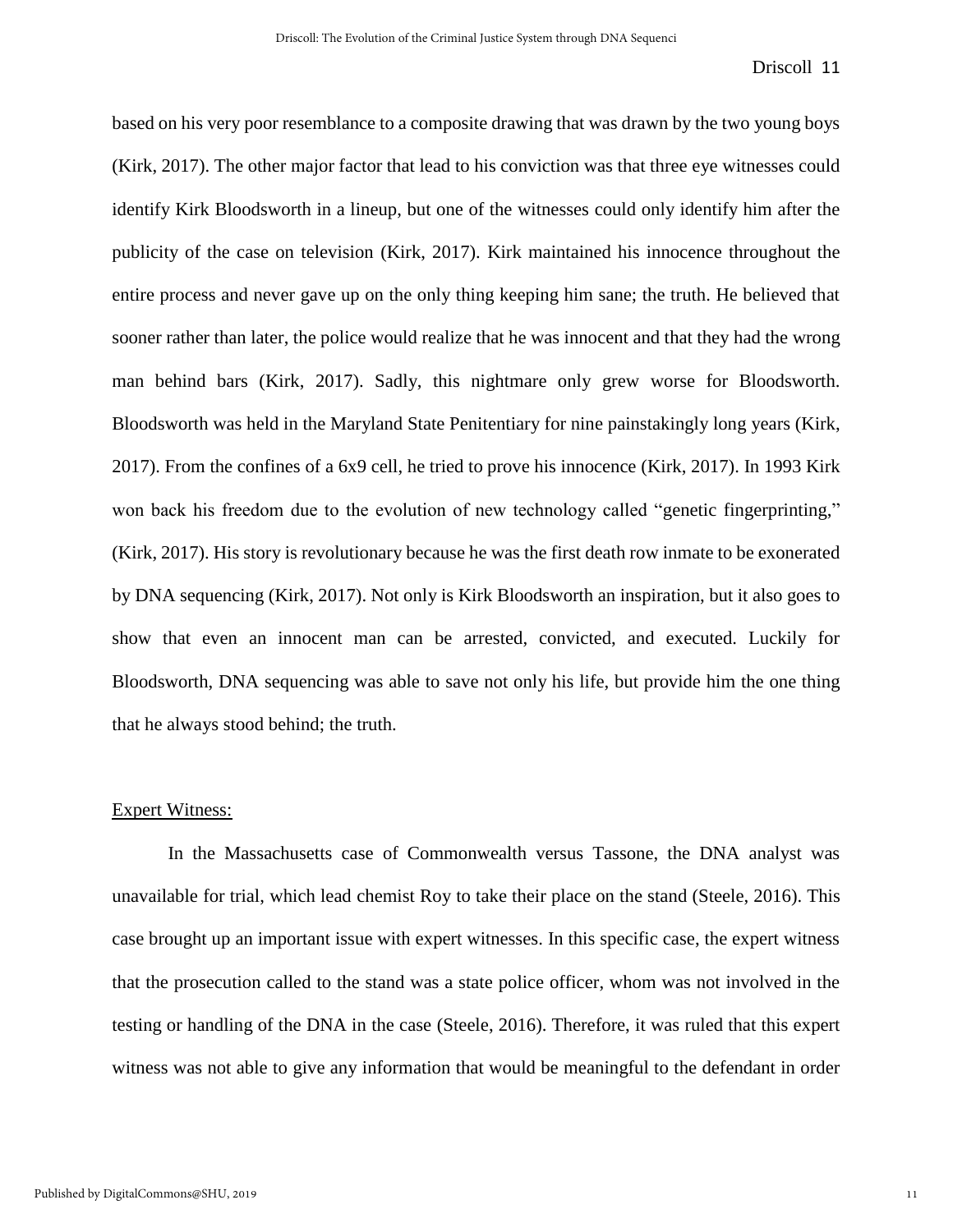for cross-examination, due to the fact that she was not a part of the testing (Steele, 2016). The DNA was tested at Cellmark, a lab in Texas (Steele, 2016). The witness was unfamiliar with the procedures that are used at Cellmark, therefore, could not testify to their process (Steele, 2016). In the appeal the issue was, "[W]hether an expert witness may offer an opinion that the DNA profile generated from a known saliva sample of the defendant matched a DNA profile obtained from a swab taken from eyeglasses that were left at the scene of a robbery where the expert had no affiliation with the laboratory that conducted the DNA testing of the eyeglasses swab," (Steele, 2016). Basically, the problem arises when the expert witness testified against someone when they had no direct affiliation with the investigation or handling of evidence (Steele, 2016). This goes against the defendant's rights. The defendant is allowed to have a "meaningful opportunity to cross-examine the expert about her opinion and the reliability of the facts or data that underline her opinion" (Steele, 2016). Since Roy, the chemist, was not directly involved with the process at Cellmark, she could neither confirm or deny that it was the correct profile (Steele, 2016). It is not only important that the evidence is reliable, it is important that the witness is directly affiliated with the investigation and can properly give their expert opinion.

# Conclusion:

DNA sequencing has not only been a scientific breakthrough, but it has been beneficial to investigators, police officers, and attorneys. Over the last 50 years DNA sequencing has gone from a tool to define the difference between every individual, to a tool that is used in many different disciplines. Although there are certainly reliability factors that come into play when dealing with DNA sequencing, its accuracy is truly revolutionary. The fact that DNA sequencing is able to give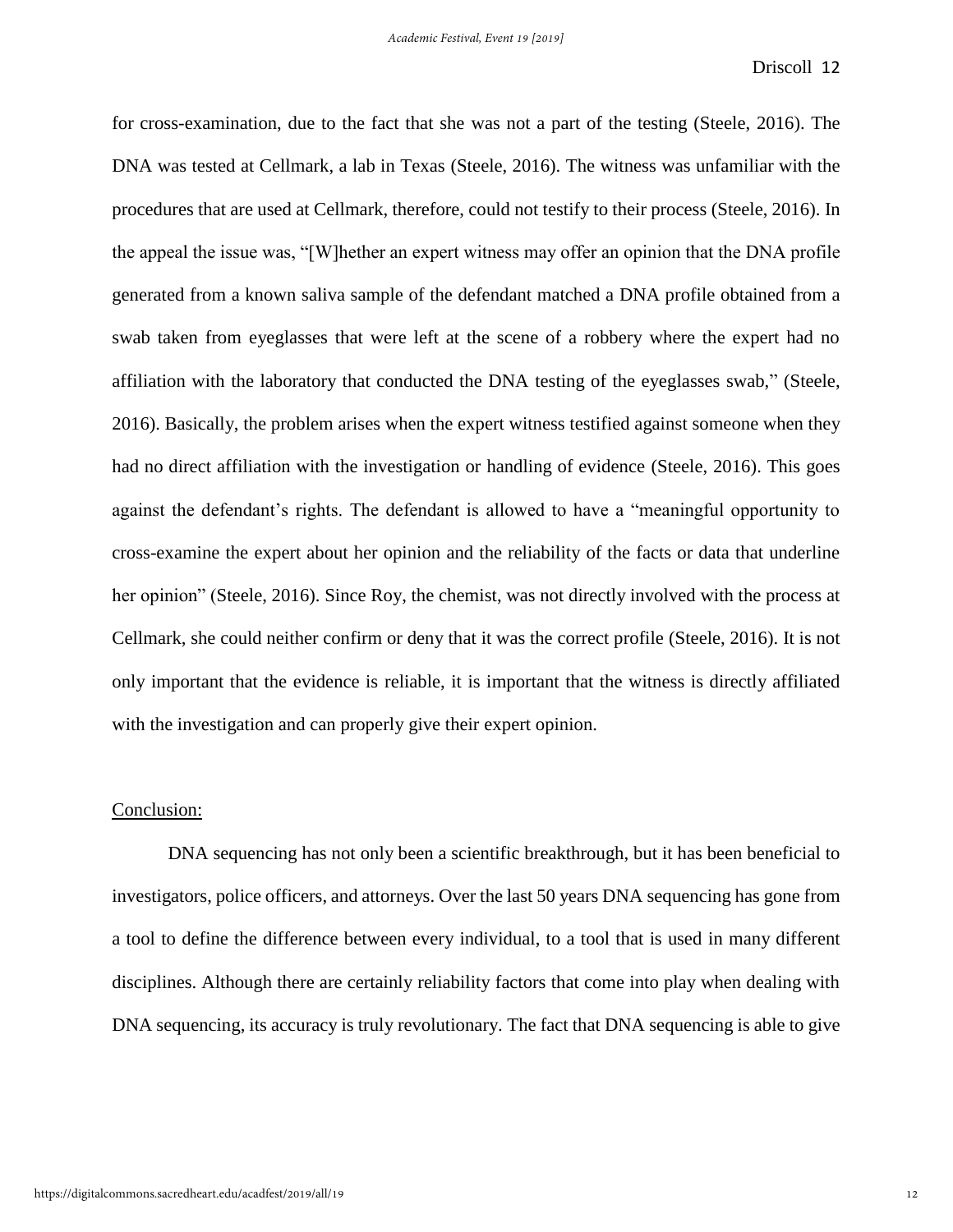a statistic as accurate as a one in two billion, makes it a very reliable source in the realm of criminal trials and criminal justice.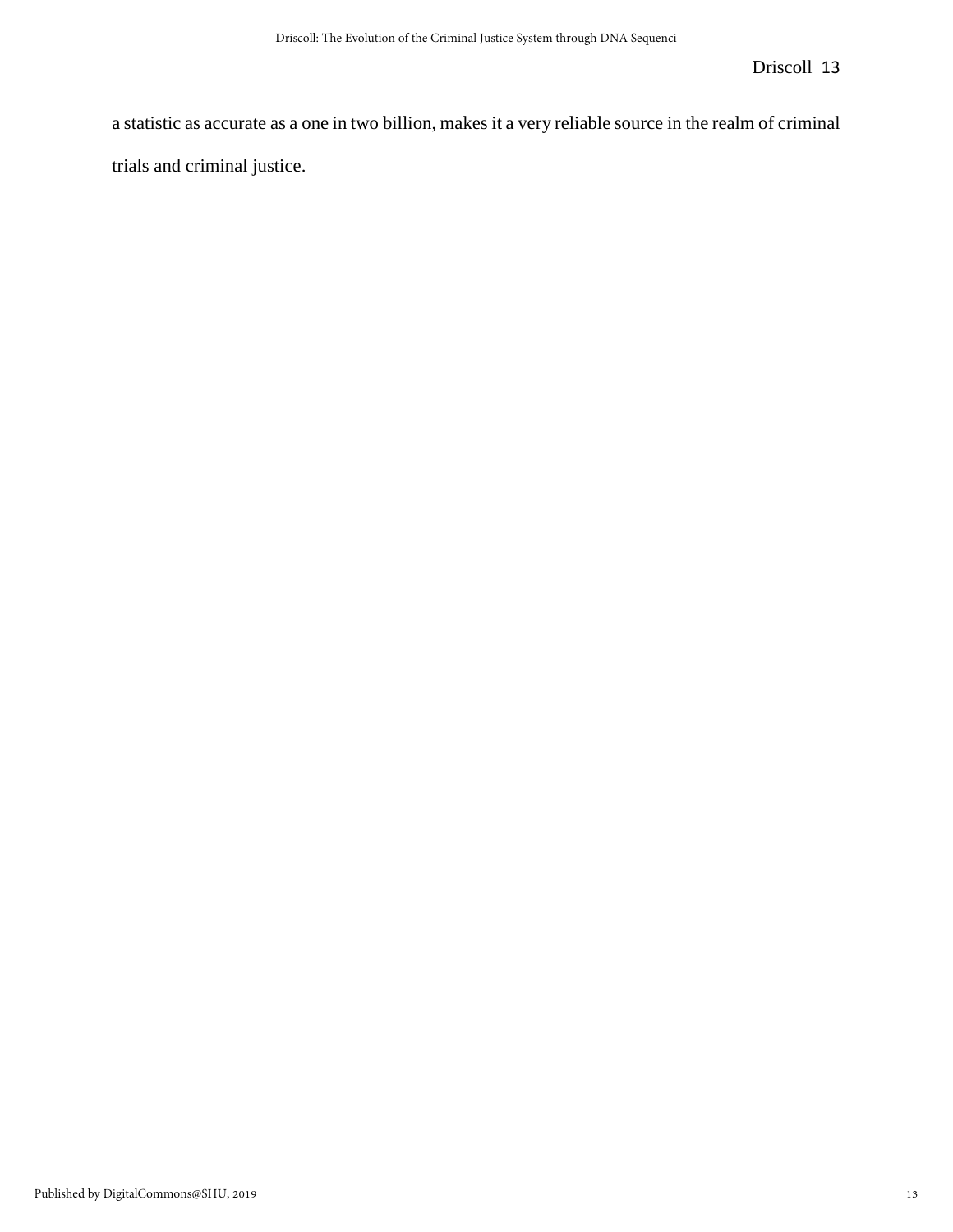# Works Cited

Aarli, Ragna. "Genetic Justice and Transformations of Criminal Procedure." *Journal of Scandinavian Studies in Criminology & Crime Prevention*, vol. 13, no. 1, May 2012, pp. 3-21. EBSCO*host*, doi:10.1080/14043858.2012.670457.

Calandro, Lisa, et al. "Evolution of DNA Evidence ." *Forensic Magazine*, 14 June 2016, [www.forensicmag.com/article/2005/01/evolution-dna-evidence-crime-solving-judicial](http://www.forensicmag.com/article/2005/01/evolution-dna-evidence-crime-solving-judicial-and-legislative-history)[and-legislative-history.](http://www.forensicmag.com/article/2005/01/evolution-dna-evidence-crime-solving-judicial-and-legislative-history)

"CODIS and NDIS Fact Sheet." *FBI*, FBI, 8 June 2016,

[www.fbi.gov/services/laboratory/biometric-analysis/codis/codis-and-ndis-fact-sheet.](http://www.fbi.gov/services/laboratory/biometric-analysis/codis/codis-and-ndis-fact-sheet)

Ferraro, Jennifer. "DNA Versus Fingerprints." *Journal of Forensic Identification*, vol. 62, no. 5, Sep/Oct2012, pp. 405-408. EBSCO*host*, sacredheart.idm.oclc.org/login?url=https://search.ebscohost.com/login.aspx?direct=true& db=i3h&AN=84420180&site=eds-live&scope=site.

Jakovski, Zlatko. "The Power of Forensic DNA Data Bases in Solving Crime Cases." *Forensic Science International: Genetics Supplement Series*, Elsevier, 19 Sept. 2017, [www.sciencedirect.com/science/article/pii/S1875176817300203.](http://www.sciencedirect.com/science/article/pii/S1875176817300203)

"KIRK'S STORY." *BLOODSWORTH - AN INNOCENT MAN*, Assemble, 2017,